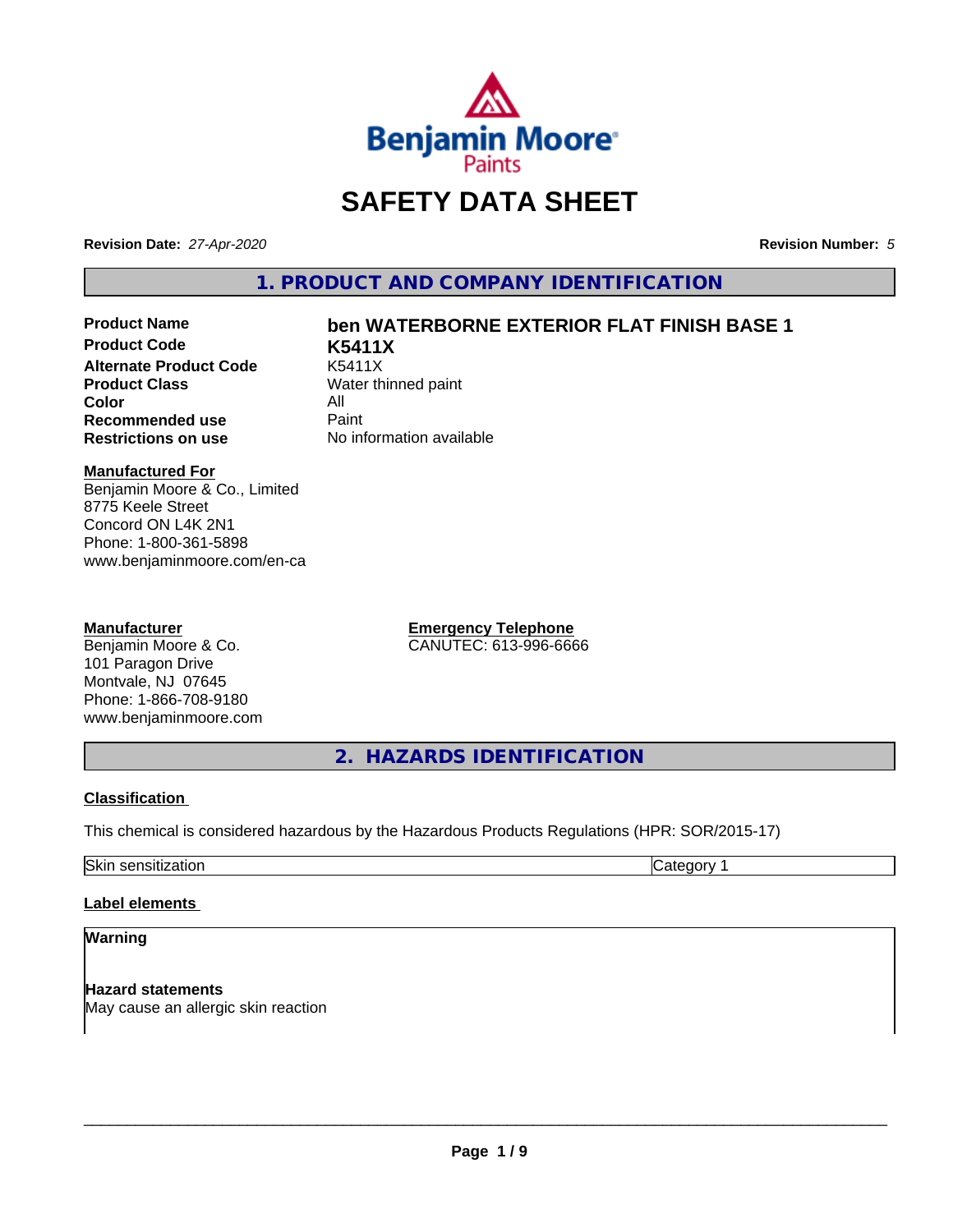

**Appearance** liquid **Odor in the original of the original of the original of the original of the original of the original of the original of the original of the original of the original of the original of the original of t** 

#### **Precautionary Statements - Prevention**

Avoid breathing dust/fume/gas/mist/vapors/spray Contaminated work clothing should not be allowed out of the workplace Wear protective gloves

#### **Skin**

IF ON SKIN: Wash with plenty of soap and water If skin irritation or rash occurs: Get medical advice/attention Wash contaminated clothing before reuse

#### **Precautionary Statements - Disposal**

Dispose of contents/container to an approved waste disposal plant

# **Other information**

No information available

# **3. COMPOSITION INFORMATION ON COMPONENTS**

| <b>Chemical name</b>                              | CAS No.    | Weight-%       | Hazardous Material<br>registry number<br>(HMIRA registry #) | Date HMIRA filed and<br>Information Review Act date exemption granted<br>(if applicable) |
|---------------------------------------------------|------------|----------------|-------------------------------------------------------------|------------------------------------------------------------------------------------------|
| Nepheline syenite                                 | 37244-96-5 | $10 - 30\%$    |                                                             |                                                                                          |
| Titanium dioxide                                  | 13463-67-7 | $10 - 30%$     |                                                             |                                                                                          |
| Diatomaceous earth                                | 61790-53-2 | $-5%$          |                                                             |                                                                                          |
| Sodium C14-C16 olefin<br>sulfonate                | 68439-57-6 | $0.1 - 0.25\%$ |                                                             |                                                                                          |
| Carbamic acid, butyl-,<br>3-iodo-2-propynyl ester | 55406-53-6 | $0.1 - 0.25%$  |                                                             |                                                                                          |

\*The exact percentage (concentration) of composition has been withheld as a trade secret

# **4. FIRST AID MEASURES**

**General Advice** No hazards which require special first aid measures.

**Eye Contact Exercise 2.1 All 2.5 All 2.5 All 2.6 All 2.6 All 2.6 All 2.6 All 2.6 All 2.6 All 2.6 All 2.6 All 2.6 All 2.6 All 2.6 All 2.6 All 2.6 All 2.6 All 2.6 All 2.6 All 2.6 All 2.6 All 2.6 All 2.6 All 2.6 All 2.6 Al** minutes and consult a physician.

**Skin Contact** Same of the Mash off immediately with soap and plenty of water while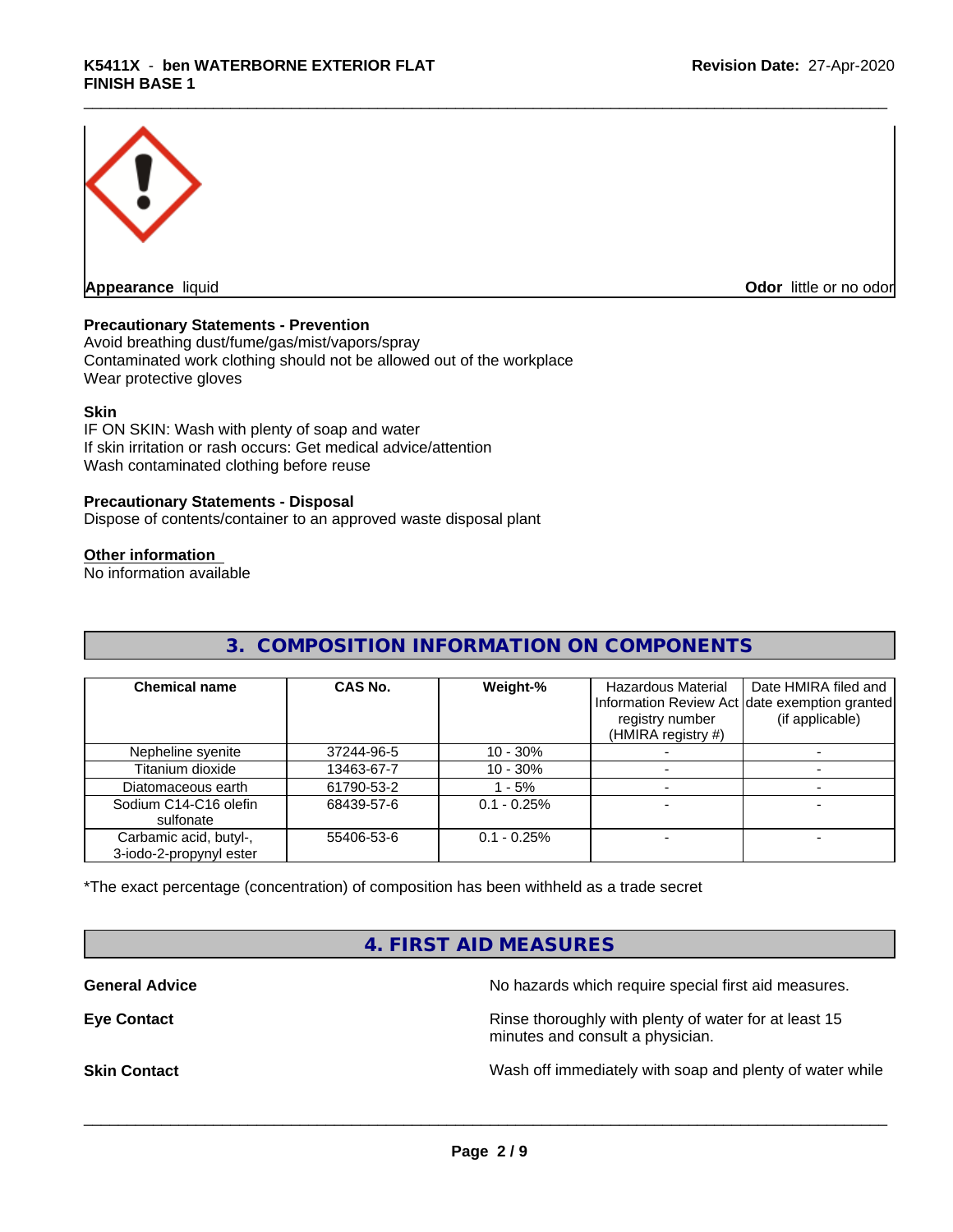|                                                                                  | removing all contaminated clothes and shoes. If skin<br>irritation persists, call a physician. Wash clothing before<br>reuse. Destroy contaminated articles such as shoes. |
|----------------------------------------------------------------------------------|----------------------------------------------------------------------------------------------------------------------------------------------------------------------------|
| <b>Inhalation</b>                                                                | Move to fresh air. If symptoms persist, call a physician.                                                                                                                  |
| Ingestion                                                                        | Clean mouth with water and afterwards drink plenty of<br>water. Consult a physician if necessary.                                                                          |
| <b>Most Important Symptoms/Effects</b>                                           | May cause allergic skin reaction.                                                                                                                                          |
| <b>Notes To Physician</b>                                                        | Treat symptomatically.                                                                                                                                                     |
|                                                                                  | 5. FIRE-FIGHTING MEASURES                                                                                                                                                  |
| <b>Suitable Extinguishing Media</b>                                              | Use extinguishing measures that are appropriate to local<br>circumstances and the surrounding environment.                                                                 |
| Protective equipment and precautions for firefighters                            | As in any fire, wear self-contained breathing apparatus<br>pressure-demand, MSHA/NIOSH (approved or equivalent)<br>and full protective gear.                               |
| <b>Specific Hazards Arising From The Chemical</b>                                | Closed containers may rupture if exposed to fire or<br>extreme heat.                                                                                                       |
| <b>Sensitivity to mechanical impact</b>                                          | No.                                                                                                                                                                        |
| Sensitivity to static discharge                                                  | No.                                                                                                                                                                        |
| <b>Flash Point Data</b><br>Flash point (°F)<br>Flash Point (°C)<br><b>Method</b> | Not applicable<br>Not applicable<br>Not applicable                                                                                                                         |
| <b>Flammability Limits In Air</b>                                                |                                                                                                                                                                            |
| Lower flammability limit:<br><b>Upper flammability limit:</b>                    | Not applicable<br>Not applicable                                                                                                                                           |
| Health: 1<br>Flammability: 0<br><b>NFPA</b>                                      | <b>Instability: 0</b><br><b>Special: Not Applicable</b>                                                                                                                    |

# **NFPA Legend**

- 0 Not Hazardous
- 1 Slightly
- 2 Moderate
- 3 High
- 4 Severe

*The ratings assigned are only suggested ratings, the contractor/employer has ultimate responsibilities for NFPA ratings where this system is used.*

*Additional information regarding the NFPA rating system is available from the National Fire Protection Agency (NFPA) at www.nfpa.org.*

# **6. ACCIDENTAL RELEASE MEASURES**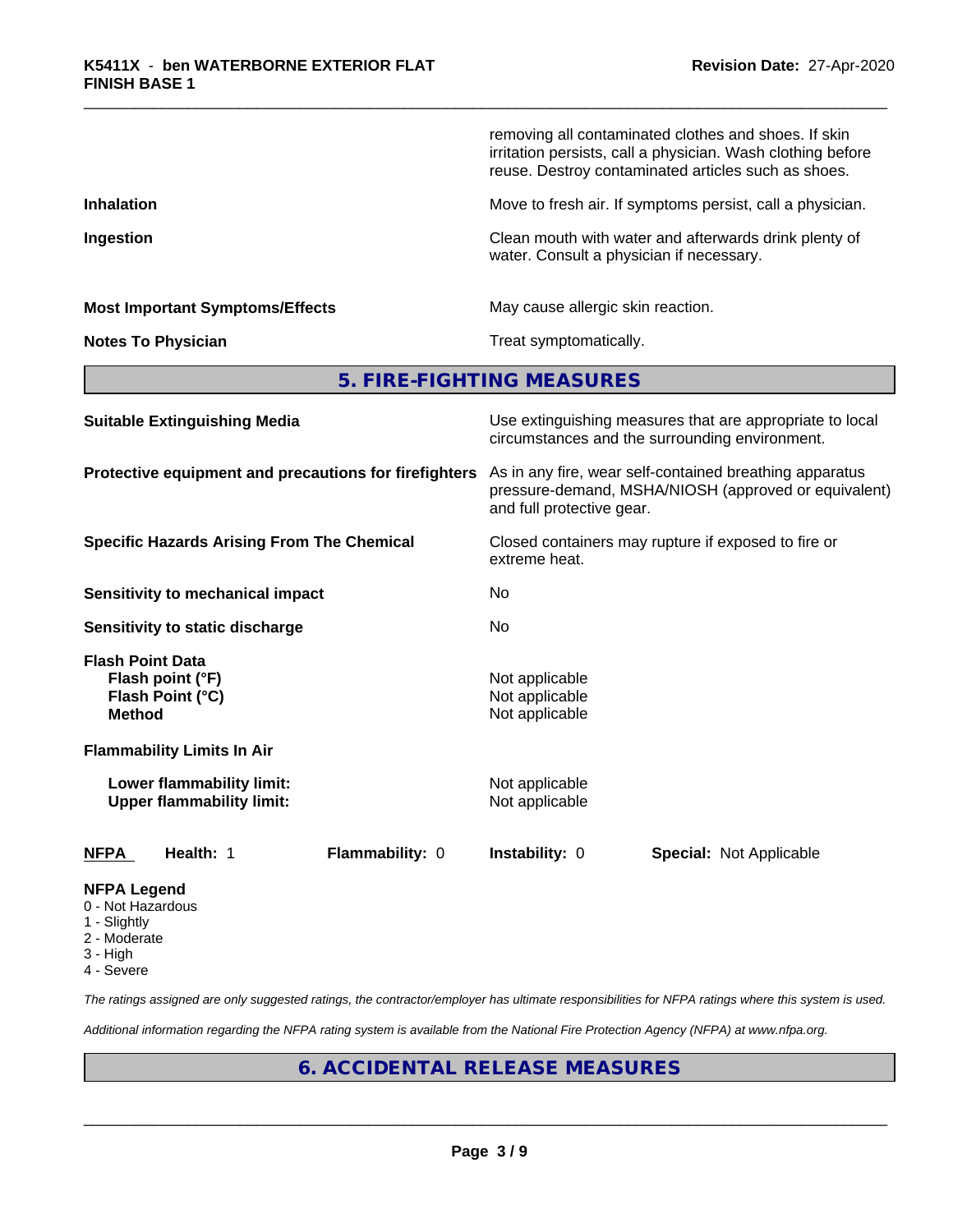**Personal Precautions Precautions** Avoid contact with skin, eyes and clothing. Ensure adequate ventilation.

**Other Information Other Information Prevent further leakage or spillage if safe to do so.** 

**Environmental precautions** See Section 12 for additional Ecological Information.

**Methods for Cleaning Up Example 20 All 20 All 20 All 20 Soak** up with inert absorbent material. Sweep up and shovel into suitable containers for disposal.

# **7. HANDLING AND STORAGE**

**Handling Handling Avoid contact with skin, eyes and clothing. Avoid breathing** vapors, spray mists or sanding dust. In case of insufficient ventilation, wear suitable respiratory equipment.

**Storage Keep container tightly closed. Keep out of the reach of Keep** container tightly closed. Keep out of the reach of children.

**Incompatible Materials No information available** 

# **8. EXPOSURE CONTROLS/PERSONAL PROTECTION**

#### **Exposure Limits**

| <b>Chemical name</b> | <b>ACGIH TLV</b>         | Alberta           | <b>British Columbia</b>  | Ontario           | Quebec                       |
|----------------------|--------------------------|-------------------|--------------------------|-------------------|------------------------------|
| Nepheline svenite    | N/E                      | N/E               | N/E                      | 10 mg/m $3$ - TWA | N/E                          |
| Titanium dioxide     | TWA: $10 \text{ mg/m}^3$ | 10 mg/m $3$ - TWA | 10 mg/m $3$ - TWA        | 10 mg/m $3$ - TWA | 10 mg/m <sup>3</sup> - TWAEV |
|                      |                          |                   | $3 \text{ ma/m}^3$ - TWA |                   |                              |
| Diatomaceous earth   | N/E                      | N/E               | $4 \text{ mg/m}^3$ - TWA | N/E               | $6 \text{ mg/m}^3$ - TWAEV   |
|                      |                          |                   | 1.5 ma/m $^3$ - TWA      |                   |                              |

**Legend**

**Personal Protective Equipment**

**Engineering Measures Ensure** Ensure adequate ventilation, especially in confined areas.

**Eye/Face Protection Safety glasses with side-shields. Skin Protection Protection Protective gloves and impervious clothing. Respiratory Protection In case of insufficient ventilation wear suitable respiratory** equipment.

**Hygiene Measures Avoid contact with skin, eyes and clothing. Remove and Hygiene Measures Avoid contact with skin, eyes and clothing. Remove and** wash contaminated clothing before re-use. Wash thoroughly after handling.

**9. PHYSICAL AND CHEMICAL PROPERTIES**

**Appearance** liquid **Odor** little or no odor

**Odor Threshold** No information available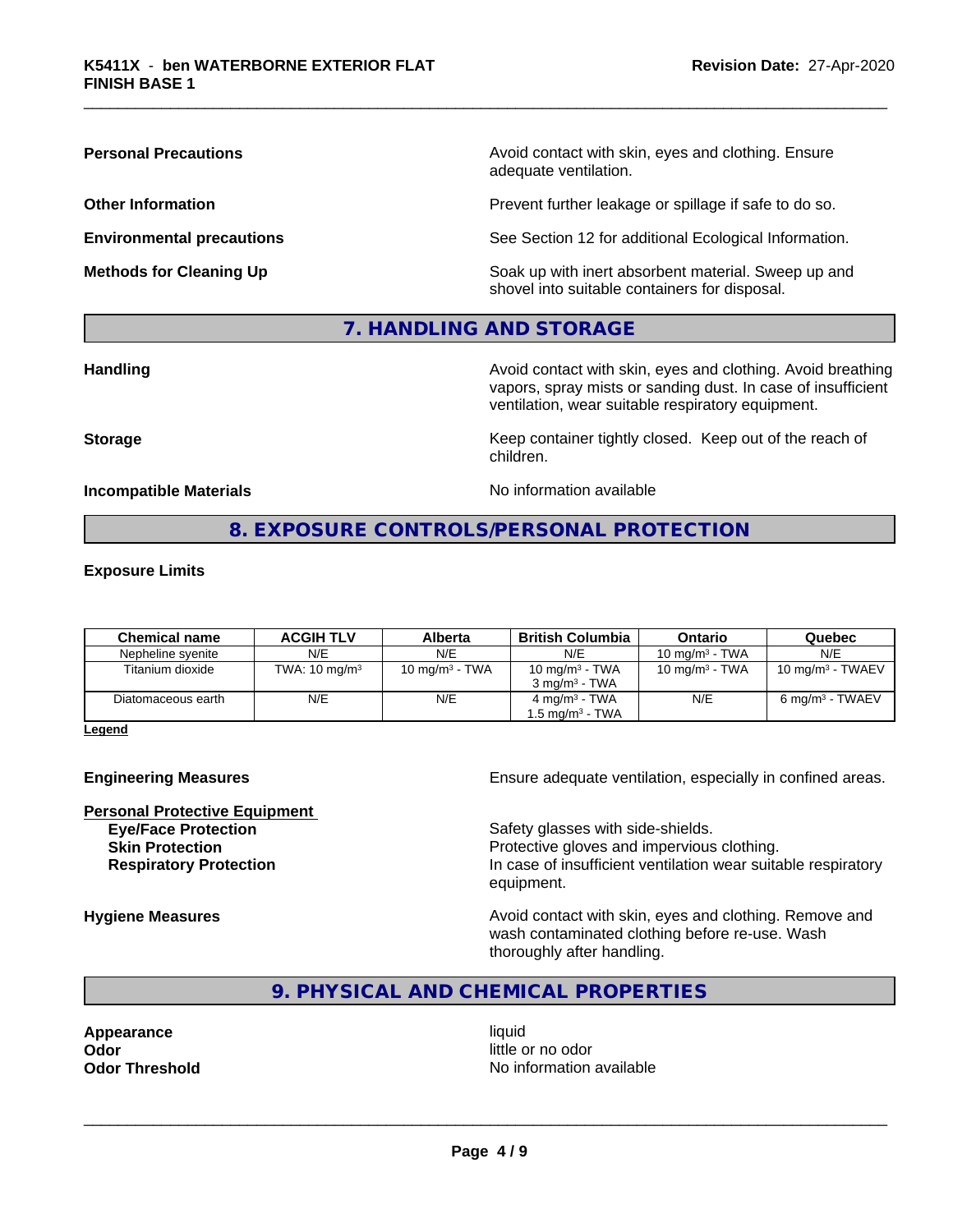**Density (lbs/gal)** 10.9 - 11.3<br> **Specific Gravity** 1.30 - 1.35 **Specific Gravity pH** No information available **Viscosity (cps)** No information available **Solubility(ies)** No information available **Water solubility Water solubility Water solubility Water solubility Water solubility Water solution Evaporation Rate No information available No information available Vapor pressure** No information available in the North American Monte available in the North American available **Vapor density** No information available values and values of  $\alpha$  No information available **Wt. % Solids** 45 - 55 **Vol. % Solids** 30 - 40 **Wt. % Volatiles** 45 - 55 **Vol. % Volatiles** 60 - 70 **VOC Regulatory Limit (g/L)** < 50 **Boiling Point (°F)** 212 **Boiling Point (°C)** 100<br> **Preezing point (°F)** 22 **Freezing point (°F) Freezing Point (°C)** 0 **Flash point (°F)**<br> **Flash Point (°C)**<br> **Flash Point (°C)**<br> **Not** applicable **Flash Point (°C) Method** Not applicable **Flammability (solid, gas)**<br> **Upper flammability limit:**<br>
Upper flammability limit:<br>  $\begin{array}{ccc}\n\bullet & \bullet & \bullet \\
\bullet & \bullet & \bullet\n\end{array}$  Not applicable **Upper flammability limit:**<br> **Lower flammability limit:**<br>
Not applicable<br>
Not applicable **Lower flammability limit:**<br> **Autoignition Temperature (°F)** Not applicable havailable available **Autoignition Temperature (°F)**<br> **Autoignition Temperature (°C)** No information available **Autoignition Temperature (°C) Decomposition Temperature (°F)** No information available **Decomposition Temperature (°C)**<br> **Partition coefficient**<br> **Partition coefficient**<br> **No** information available

**No information available** 

# **10. STABILITY AND REACTIVITY**

| <b>Reactivity</b>                         | Not Applicable                           |
|-------------------------------------------|------------------------------------------|
| <b>Chemical Stability</b>                 | Stable under normal conditions.          |
| <b>Conditions to avoid</b>                | Prevent from freezing.                   |
| <b>Incompatible Materials</b>             | No materials to be especially mentioned. |
| <b>Hazardous Decomposition Products</b>   | None under normal use.                   |
| <b>Possibility of hazardous reactions</b> | None under normal conditions of use.     |

# **11. TOXICOLOGICAL INFORMATION**

# **Product Information Information on likely routes of exposure**

**Principal Routes of Exposure Exposure** Eye contact, skin contact and inhalation.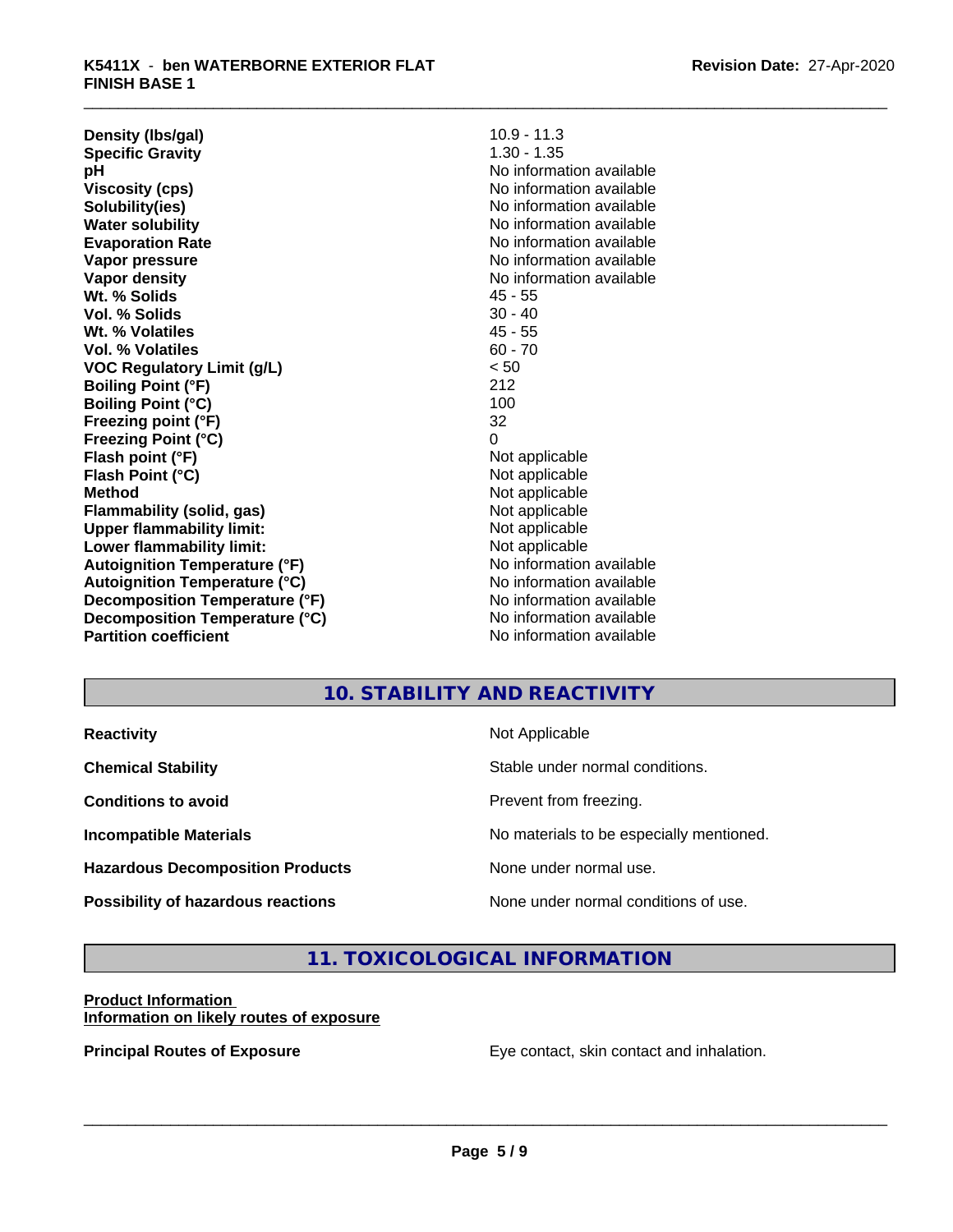| <b>Acute Toxicity</b>                                                        |                                                                                                                 |
|------------------------------------------------------------------------------|-----------------------------------------------------------------------------------------------------------------|
| <b>Product Information</b>                                                   | No information available                                                                                        |
| Symptoms related to the physical, chemical and toxicological characteristics |                                                                                                                 |
| <b>Symptoms</b>                                                              | No information available                                                                                        |
|                                                                              | Delayed and immediate effects as well as chronic effects from short and long-term exposure                      |
| Eye contact                                                                  | May cause slight irritation                                                                                     |
| <b>Skin contact</b>                                                          | Substance may cause slight skin irritation. Prolonged or<br>repeated contact may dry skin and cause irritation. |
| <b>Inhalation</b>                                                            | May cause irritation of respiratory tract.                                                                      |
| Ingestion                                                                    | Ingestion may cause gastrointestinal irritation, nausea,<br>vomiting and diarrhea.                              |
| <b>Sensitization</b>                                                         | May cause an allergic skin reaction.                                                                            |
| <b>Neurological Effects</b>                                                  | No information available.                                                                                       |
| <b>Mutagenic Effects</b>                                                     | No information available.                                                                                       |
| <b>Reproductive Effects</b>                                                  | No information available.                                                                                       |
| <b>Developmental Effects</b>                                                 | No information available.                                                                                       |
| <b>Target organ effects</b>                                                  | No information available.                                                                                       |
| <b>STOT - single exposure</b>                                                | No information available.                                                                                       |
| <b>STOT - repeated exposure</b>                                              | No information available.                                                                                       |
| Other adverse effects                                                        | No information available.                                                                                       |
| <b>Aspiration Hazard</b>                                                     | No information available.                                                                                       |

**Numerical measures of toxicity**

**The following values are calculated based on chapter 3.1 of the GHS document**

| <b>ATEmix (oral)</b>                 | 68191 mg/kg |
|--------------------------------------|-------------|
| <b>ATEmix (inhalation-dust/mist)</b> | 419.2 mg/L  |

## **Component Information**

| Chemical name                                                   | Oral LD50             | Dermal LD50            | Inhalation LC50                                                            |
|-----------------------------------------------------------------|-----------------------|------------------------|----------------------------------------------------------------------------|
| Titanium dioxide<br>13463-67-7                                  | $> 10000$ mg/kg (Rat) |                        |                                                                            |
| Sodium C14-C16 olefin sulfonate<br>68439-57-6                   | $= 2220$ mg/kg (Rat)  | $> 740$ mg/kg (Rabbit) |                                                                            |
| Carbamic acid, butyl-,<br>3-iodo-2-propynyl ester<br>55406-53-6 | $= 1470$ mg/kg (Rat)  | $>$ 2000 mg/kg (Rat)   | $= 0.67$ mg/L (Rat) 4 h = 0.63 mg/L<br>$(Rat)$ 4 h = 0.99 mg/L $(Rat)$ 4 h |

# **Chronic Toxicity**

#### **Carcinogenicity**

*The information below indicateswhether each agency has listed any ingredient as a carcinogen:.*

| <b>Chemical name</b>    | <b>IARC</b>                     | <b>NTP</b> |
|-------------------------|---------------------------------|------------|
|                         | 2B<br>Possible Human Carcinogen |            |
| Titanium J<br>ı dioxide |                                 |            |

• Although IARC has classified titanium dioxide as possibly carcinogenic to humans (2B), their summary concludes:<br>"No significant exposure to titanium dioxide is thought to occur during the use of products in which titaniu "No significant exposure to titanium dioxide is thought to occur during the use of products in which titanium dioxide is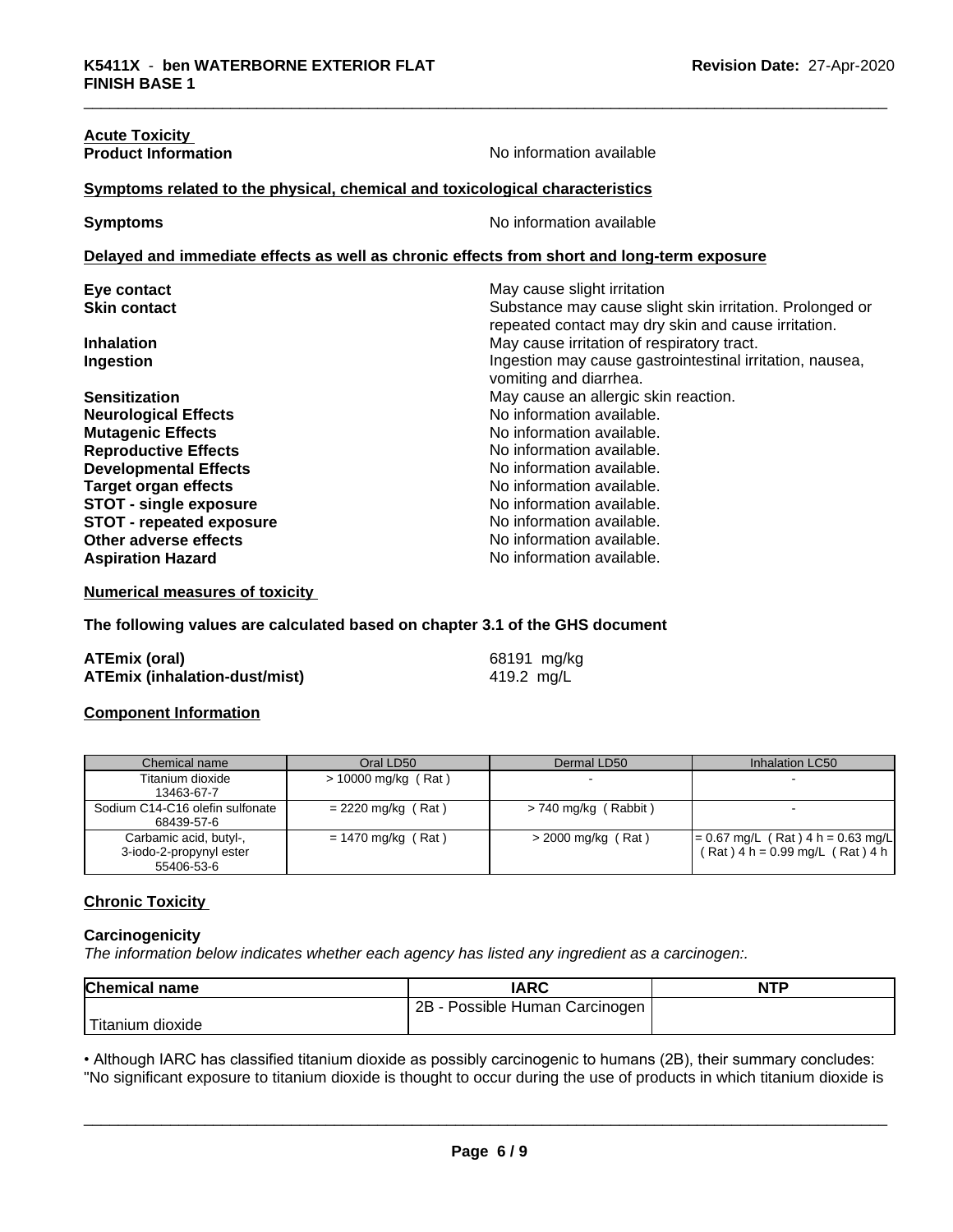bound to other materials, such as paint."

#### **Legend**

IARC - International Agency for Research on Cancer NTP - National Toxicity Program OSHA - Occupational Safety & Health Administration

**12. ECOLOGICAL INFORMATION**

# **Ecotoxicity Effects**

The environmental impact of this product has not been fully investigated.

# **Product Information**

#### **Acute Toxicity to Fish**

No information available

#### **Acute Toxicity to Aquatic Invertebrates**

No information available

#### **Acute Toxicity to Aquatic Plants**

No information available

# **Persistence / Degradability**

No information available.

# **Bioaccumulation**

No information available.

#### **Mobility in Environmental Media**

No information available.

#### **Ozone**

No information available

#### **Component Information**

# **Acute Toxicity to Fish**

Titanium dioxide  $LC50:$  > 1000 mg/L (Fathead Minnow - 96 hr.) Carbamic acid, butyl-, 3-iodo-2-propynyl ester LC50: 230 µg/L (Bluegill sunfish - 96 hr.)

#### **Acute Toxicity to Aquatic Invertebrates**

No information available

#### **Acute Toxicity to Aquatic Plants**

No information available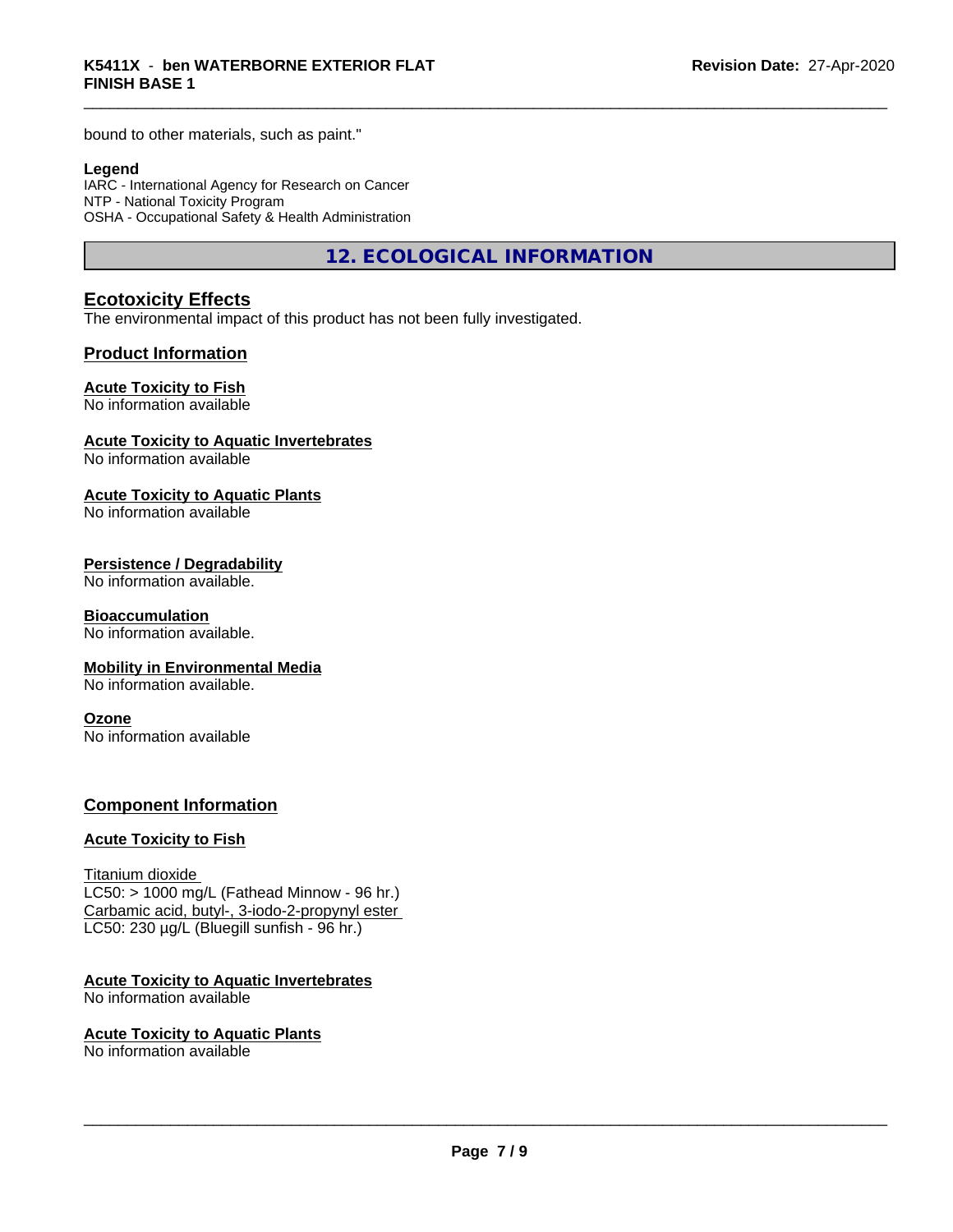# **13. DISPOSAL CONSIDERATIONS**

**Waste Disposal Method Dispose of in accordance with federal, state, provincial,** and local regulations. Local requirements may vary, consult your sanitation department or state-designated environmental protection agency for more disposal options.

# **14. TRANSPORT INFORMATION**

**TDG** Not regulated

**ICAO / IATA** Not regulated

**IMDG / IMO** Not regulated

# **15. REGULATORY INFORMATION**

# **International Inventories**

**TSCA: United States** Yes - All components are listed or exempt. **DSL: Canada** Yes - All components are listed or exempt.

# **National Pollutant Release Inventory (NPRI)**

**NPRI Parts 1- 4** This product contains the following Parts 1-4 NPRI chemicals:

*None*

**NPRI Part 5** This product contains the following NPRI Part 5 Chemicals:

*None*

#### **WHMIS Regulatory Status**

This product has been classified in accordance with the hazard criteria of the Hazardous Products Regulations (HPR) and the SDS contains all the information required by the HPR.

**16. OTHER INFORMATION**